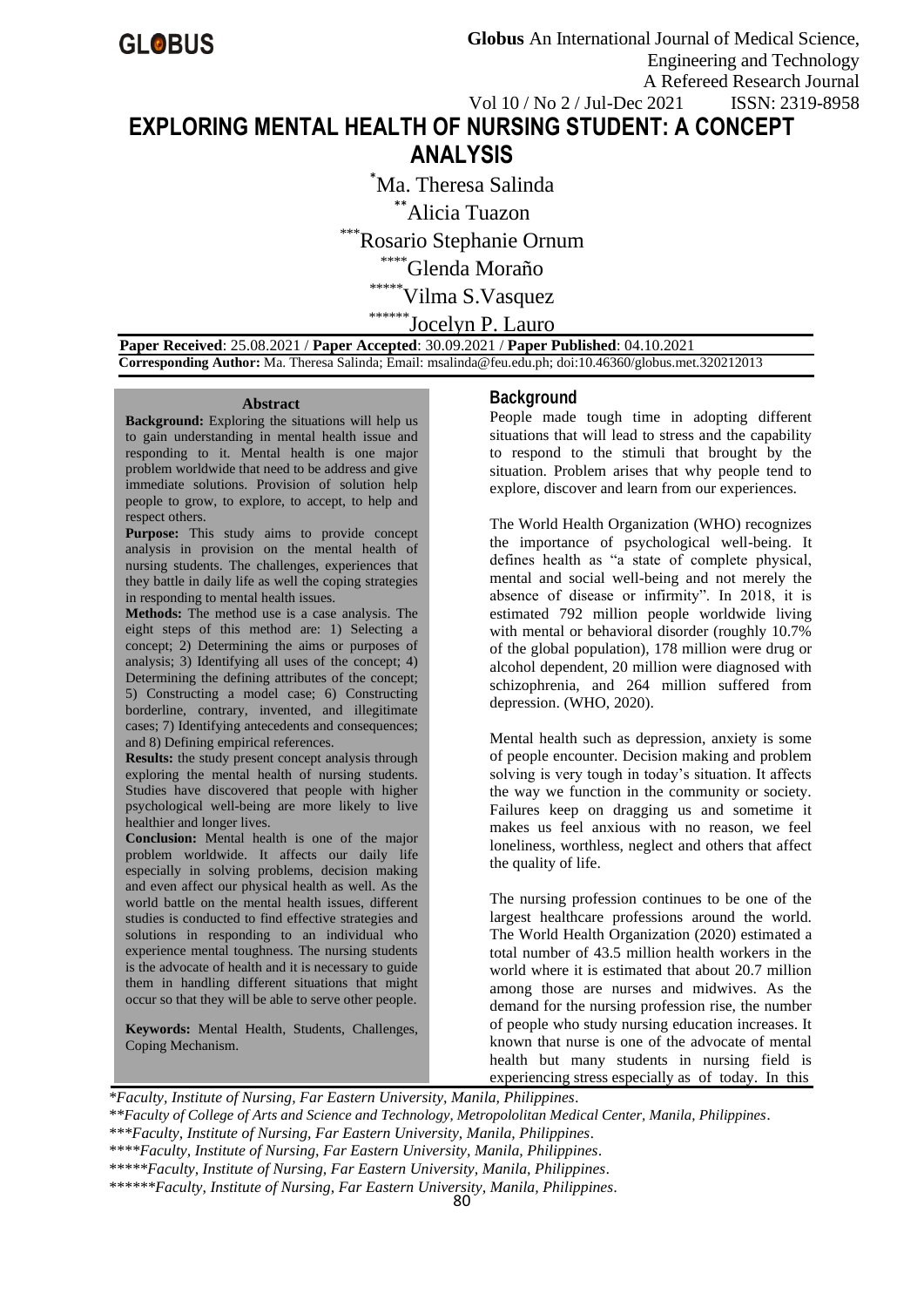situation, students may experience fatigue, headaches, lack of motivation, procrastination, and ineffective time management. (Badovinac, Grubic & Johri (2020).

# **Objective**

The researchers aim to present concept analysis and approach for nursing student's experiences dealing with complicated situations, having hard time in adopting, decision making and solving problems in different situation in the society. The researcher wants to explore solution that will help people to have strength when problems might occur. Moreover, the researchers would like to instil hope and faith that they are not alone, they are love and they are worthy to live in the society.

#### **Methods**

This concept analysis was conducted using the Walker and Avant's (2010) eight-step method. This method was used because it is one of the easiest and understandable methods for concept analysis, particularly for beginners. The eight steps of this method are: 1) Selecting a concept; 2) Determining the aims or purposes of analysis; 3) Identifying all uses of the concept; 4) Determining the defining attributes of the concept; 5) Constructing a model case; 6) Constructing borderline, contrary, invented, and illegitimate cases; 7) Identifying antecedents and consequences; and 8) Defining empirical references (Walker and Avant, 2010).

#### **Results**

# **1. Uses of Concept**

## **Psychological Well Being**

Studies have discovered that people with higher psychological well-being are more likely to live healthier and longer lives. They are also more likely to enjoy a better quality of life. (Morrin, 2020). Nursing students are expected to tough but sometimes activities in schools can give pressure and stress to the students. The concept of this focuses not only on the emotions positively but on the contentment of nursing students like engagement, confidence and affection (Huppert, 2009). The concept explains the psychological sense which leads to development of the students like working toward goals.

# **Experiences in Daily Routine**

People have different experiences in life that they will be able to apply in their life. Sometimes that experience will serve as positive or negative. Positive in the sense that this will make them stronger and mold them to become better person. On the other hand if we choose the path of failure or negative where in this is the time when it affects

our daily activities. Or if our mind is pre occupied negativity this will lead to stress and may affect the quality of life. Struggles will lay off our aspirations that might lead to depression.

Our mental health can be influenced by our family, our relationships and how we see ourselves. (MHF, 2020). There are factors affecting this interaction that are not controlled by us as individuals and instead come from our environment

#### **Fear**

Each of us has felt afraid, and we can all recognize fear in man. (Adolphs, 2012). We often to fears sometimes with no reason. We are afraid of failing in the class, afraid of being abandoned, afraid to be left and other factors. When there is the thing that we are feared off that affects our behaviour in responding situations. According mental health foundation, Fear is one of the most powerful emotions. It has a very strong effect on your mind and body. There are situations or things that makes are afraid and it challenges us on how brave are we to face those problems or situations.

# **New Roles and Function of Nursing Student**

It is necessary for us to have distinct roles in coping our mental stress. On how to reach out other especially who are battling with same issue that base on experiences. The way we function needs to have commitment and perseverance to reach the helpless, oppress and the neglected one. We can help people in our own way. To give hope, to give happiness and help the needy.

## **2. Critical Attributes**

The critical attributes are the core of concept analysis is to determine the defining attributes of the concept, i.e. a group of attributes which have the strongest relationship with the concept and allows analyser to obtain a deep insight. These attributes differentiate the intended concept from similar or related concepts (Walker and Avant, 2010).

#### **Spiritual Values**

It gives us meaning of our life when we organize the values, the relationships, and the meaning. Increased focus on spiritual healing as a precursor to emotional and physical healing.

Our spiritual values will lead us to be a good person, on how will be able to overcome such difficulties in life. Having faith I God will serve as a weapon with those challenges that try to pull us down. It is necessary for us to have that wisdom and courage in our life. (Osteen, 2020)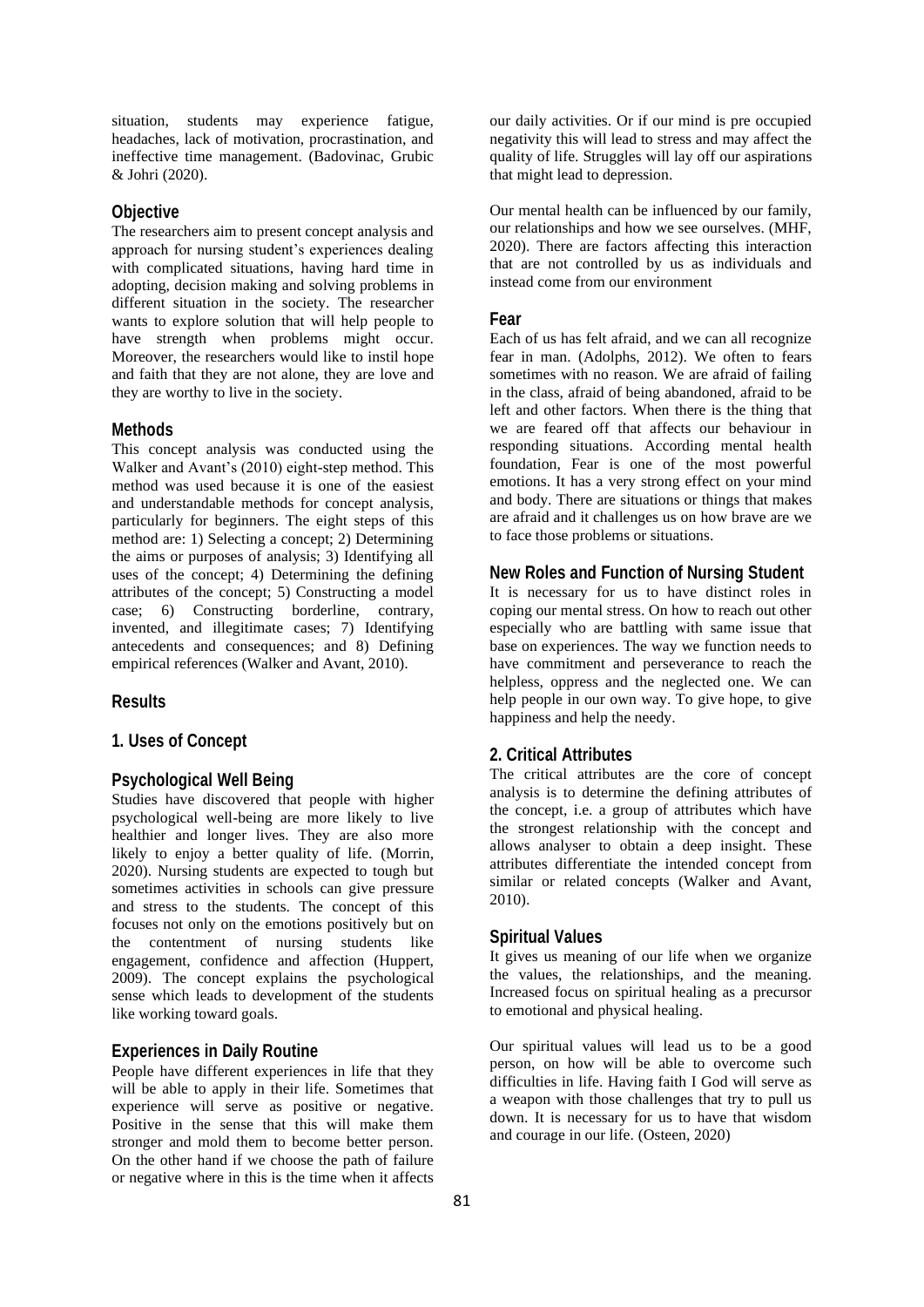# **Positive Roles and Function of Nursing Student**

There are factors that affect Among others, this include income and wealth, family and household structure, social support and isolation, education, occupation, discrimination, neighbourhood conditions, and social institutions. (MHF, 2020). Student's experiences challenges in the society, engagement will help to understand people's perspective that promote personal development or professional development as student nurse

It is necessary for us to have distinct roles in coping our mental stress. On how to reach out other especially who are battling with same issue that base on experiences. The way we function needs to have commitment and perseverance to reach the helpless, oppress and the neglected one. We can help people in our own way. To give hope, to give happiness and help the needy

# **Engagement with Others**

Having positive relationship will help you reach out other people. This about on promoting strong relationship treating other with respect. Social connections and good mental health will promote healthy relationships and good mental health can contribute to lower rates of anxiety and depression, higher self-esteem, greater empathy, and more trusting and cooperative relationships.

# **3. Model Case**

A model case is a "real life" example of the use of the concept that includes all the critical attributes (Walker and Avant 1995). Example of this case "Carla is 1<sup>st</sup> year nursing student, she often spend on the library, and she came from broken family and almost every day family member quarrel and she felt burden and stress in her life. She spends most of the time in the library or in the chapel because she wants to find peace. She stated "I encounter hardship, it even tests my faith, I feel hopeless, I feel meaningless. This are only taught that I experience in every day. I wonder when this end will". Despite so many challenges she still very positive about life that someday she will become a registered nurse, serve other people and earn money to support her family. She dreams that their family will have understanding and strong faith in God. She believes that experiences will serve as foundation to solve problems and on how to handle situations.

We should remember that there is Always God who will protect us. He will never abandon us despite our mistakes in life. Sometimes due to our experience we tend to questions God why those situations is so difficult to battle. We are looking of that happiness and peace of mind but sometimes it hard to achieve. Always remember that there is ultimate God who prepared something for us. Those difficulties that we are experiencing is just a test on how patient we are, on how strong our faith with God (Osteen, 2020).

# **4. Borderline Case**

Borderline cases contain some of critical attributes of the concept being examined but not all of them (walker and Avant, 1995). The following is an example of boarder line case Trisha is a second year nursing student, her mom works abroad and her father mostly focus on the business and felt her parents never love her. She often shows her grudge by skipping school and always late in the submission of the requirements. She neglects going to church as well. She feels abandoned and unhappy most of the time until one day she met someone who inspire her. She saw how a street vendor trying to sell vegetable even in a heavy rain to support her child needs. She sudden realizes the importance of love and hard work for parents to support their children. It opens her eyes also that there are so many people needs helps, and she must do something. Small act of kindness will change some one lives. That why she promises to become responsible student and start appreciating people who love and support her.

Every individual has own characteristics, we may experiences challenges in life. It is difficult for us responds. But when we find to overcome these, it will lead us to gain experiences and help us to personal growth. (Ryff, 2004). Personal growth is something which the participants to develop and accept new experiences, and will be able to recognizes improvement in behavior and self in any situations. (Diener, 2000)

# **5. Antecedent**

.

Antecedents are events which happen before the intended concept (Walker and Avant, 2010). The antecedents of the concept of social circumstances and behaviours.

# **Social Circumstance**

Socio comic status is one determinant in mental health. Financial is one of the reasons why we have a lot of stress. This involve on supporting the needs of family. Studying nursing is somewhat expensive. There are so many materials that need to buy and even books. Some situations like now a days you are only appreciated when you are in the high society. You can attend exclusive school and you do can anything. When you are poor you need to work part time in order to have extra income. Social circumstance is one factor that might affect mental health of the student.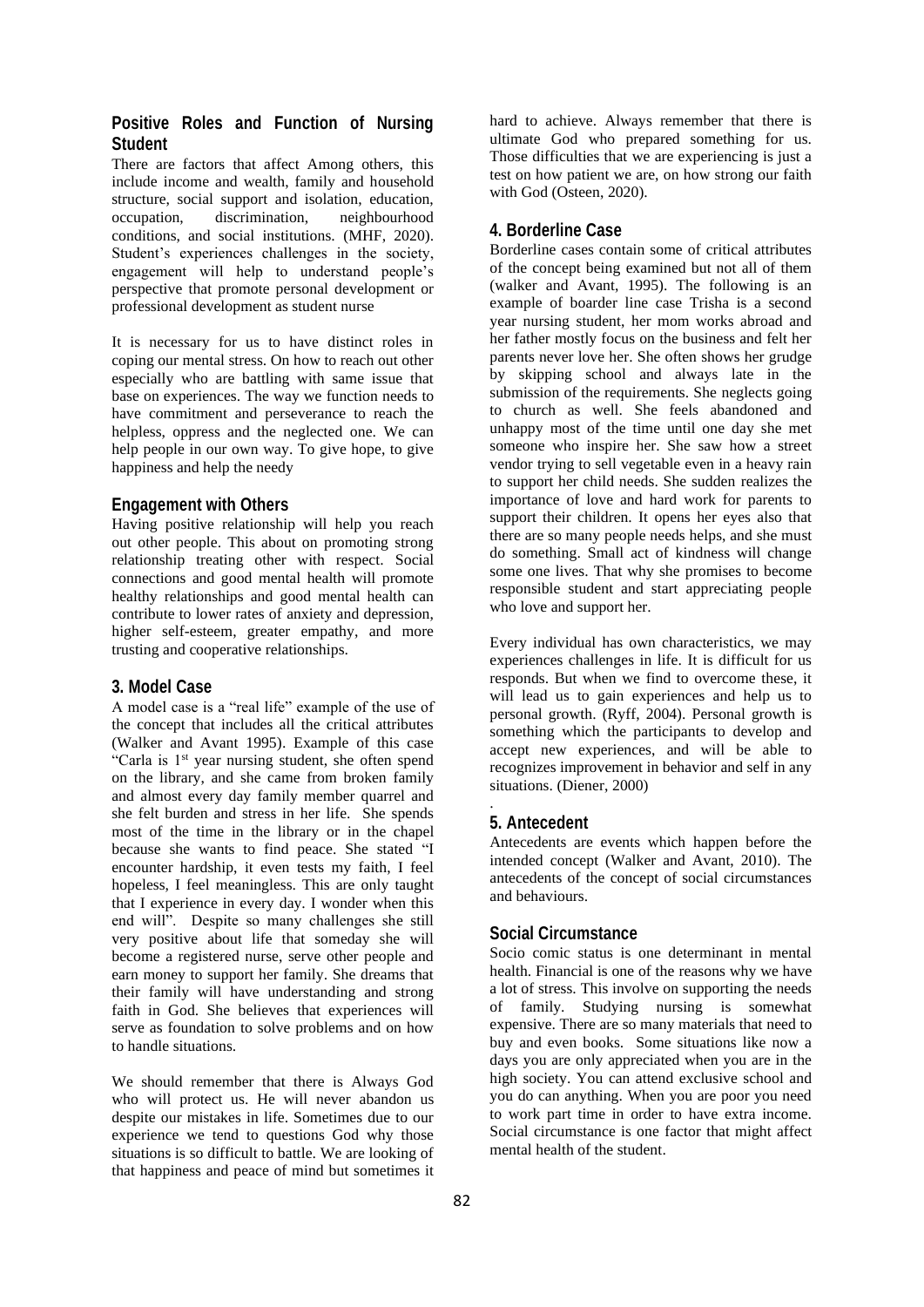# **Behaviours**

Societal attitudes toward severe mental illness lead to lost opportunities for education, employment, and housing. (Holmes, 2016). The loss of selfesteem, diminished self-efficacy, and a hesitancy to participate in society at large. Sometimes students over react to a situation. They feel like nothing to look forward. They was not able to become enthusiastic and feel scared most of the time. The loss of self-efficacy is encounter to some of the students; the feeling of low self-esteem might affect their productivity or may affect the daily activities. This is the situations which are really hard to battle. Having right behaviours in responding those situations is sometimes hard to deal. It needs a lot of strength to overcome those situations. It also affects the interpersonal relations to others. (Holmes, 2016).

# **6. Consequences**

Consequences of a concept are events that happen due to its presence (Walker and Avant, 2010). The consequences of cultural competence include consequences related to coping strategies.

# **Coping Strategies**

Coping strategies focused on the problem that it need to be address. This include positive reevaluation, positive approach, problem solving, and seeking social support.(tsaras,2018).dealing with stressful situations have a serious effect on their psychological mood in order for to cope up we propose the following solution like engagement to activities, physically, mentally and emotionally like coping mechanism of nutrition, exercise and meditation. Coping mechanism takes time and patience, but it can enormously impact how you feel. Rest and relaxation (Harvard health, 2020). In order for to the healthy it is necessary for us to take care for our body. Alexander Pope thought so: "Strength of mind is exercise, not rest." Plato agreed: "Exercise would cure a guilty conscience." Regular aerobic exercise will bring remarkable changes to your body, your metabolism, your heart, and your spirits. It has a unique capacity to exhilarate and relax, to provide stimulation and calm, to counter depression and dissipate stress (Harvard medical school, 2020). Giving your body the nutrition it needs is a positive step you can take every day toward combating stress. With the correct nutrition, you are better prepared to face the challenges of the day. (Collingwood,2020).

## **Personal Growth**

Every individual has own characteristics, we may experiences challenges in life. It is difficult for us responds. But when we find to overcome these, it will lead us to gain experiences and help us to personal growth. (Ryff, 2004). Personal growth is

something which the participants to develop and accept new experiences, and will be able to recognizes improvement in behavior and self in any situations. (Diener, 2000).

## **Affective Component**

Pertains to affective component (high positive affect and low negative affect) and a cognitive component (satisfaction with life). It is proposed that an individual experiences happiness when positive affect and satisfaction with life are both high (Carruthers & Hood, 2004). If they are negative, reduce levels of, leading, in turn, to poor health outcomes.

## **7. Empirical Referent**

Empirical referents are classes or categories of actual phenomena that by their existence demonstrate the occurrence of the concept itself'' (Walker & Avant, 2011, p. 168). The empirical referents are the attributes which provide indirect evidence that demonstrates occurrence of the concept in a practice setting (Walker & Avant, 2011). Empirical referents shown (a) student engagement; (b) problem solving; (c) guidelines to promote positive outlook. The study showed the importance of mental health, the developing and testing interventions to improve student nurses' attitudes, knowledge, and skills. Health teaching plays major important role in the society, selfmanaging and enthusiasm toward improving one's health.

# **Conclusion**

Mental health is one of the major problems worldwide. It affects our daily life especially in solving problems, decision making and even affect our physical health as well. As the world battle on the mental health issues, different studies are conducted to find effective strategies and solutions in responding to an individual who experience mental toughness. The nursing students are the advocate of health and it is necessary to guide them in handling different situations that might occur so that they will be able to serve other people. Having social strong supports from family, friends, community and others will serve as strength to surpass our problems but above all we must always lean to God and offer everything our hopes, plans and dreams. Having strong faith and courage in the journey of life.

# **Conflict of Interest**

The authors declare there are no significant competing financial, professional, or personal interests that might have influenced the performance or presentation of the work described in this manuscript.